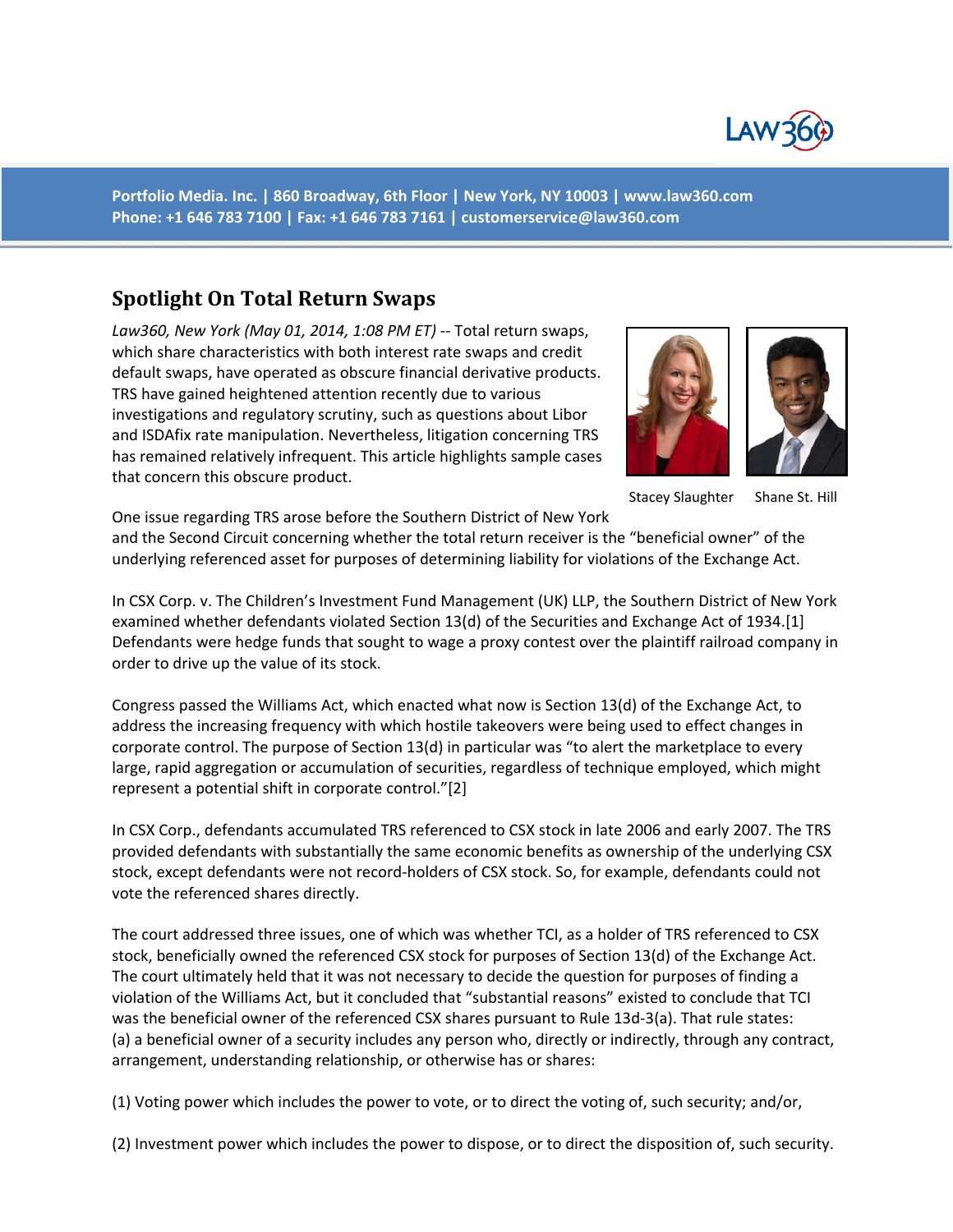(b) Any person who, directly or indirectly, creates or uses a trust, proxy, power of attorney, pooling arrangement or any other contract, arrangement, or device with the purpose of [sic] effect of divesting such person of beneficial ownership of a security or preventing the vesting of such beneficial ownership as part of a plan or scheme to evade the reporting requirements of Section 13(d) or (g) of the Act shall be deemed for purposes of such sections to be the beneficial owner of such security.[3]

The court noted that this provision on "beneficial ownership" is generally construed broadly.[4] The court determined that "there are substantial reasons for concluding that TCI is the beneficial owner of the CSX shares held as hedges by its short counterparties."[5]

The court explained that, "TCI significantly influenced the banks to purchase the CSX shares that constituted their hedges because the banks, as a practical matter and as TCI both knew and desired, were compelled to do so. It significantly influenced the banks to sell the hedge shares when the swaps were unwound for the same reasons."[6]

Moreover, on the issue of voting power, the court also found that there was "reason to believe that TCI was in a position to influence the counterparties, especiallyDeutsche Bank, with respect to the exercise of their voting rights."[7] Despite finding that there was substantial reason to consider TCI the beneficial owner of shares of CSX common stock, the Southern District of New York did not find that the TRS themselves conveyed beneficial ownership.

Three years later on appeal, the Second Circuit did not reach the question of whether the TRS holder is the beneficial owner of underlying reference shares held by the TRS counterparty. Based on the Southern District of New York's decision, parties in TRS transactions should be aware of the fact that plaintiffs, the U.S. Securities and Exchange Commission, or courts may cite the following as evidence of beneficial ownership of the underlying TRS reference shares:

(1) TRS counterparties buying reference assets to hedge their exposure;

(2) the long party having the practical ability to cause the counterparties to deliver the hedge shares to the long party; and

(3) the long party having the practical ability to influence voting of the underlying shares.

Some argue that the CSX Corp. cases have made investors "keenly aware of the ramifications of going across 10 percent ... unless you know you are going to be a long-term holder."[8]

Another issue concerning TRS arose before the Southern District of Indiana on whether defendants' use of TRS to acquire preferred stock violated Sections 10(b), 13(e), 14(a) and 14(e) of the Securities Exchange Act.[9] In Corre Opportunities Fund LP v. Emmis Comms. Corp., plaintiffs brought a motion for preliminary injunction against the defendants[10]

Plaintiffs were shareholders of defendant Emmis as a result of Emmis' 1999 issuance of 2,875,000 shares of preferred stock.[11] In 2011, Emmis realized the benefits to its capital structure of repurchasing its preferred stock, so Emmis' senior management negotiated financing that would enable Emmis to repurchase its preferred stock.[12]

One of Emmis' goals was to acquire the preferred stock and to preserve the voting rights of preferred stock acquired.[13] Under Indiana law, any shares of preferred stock that Emmis acquired through outright purchases would have to be retired and could not be voted, so the repurchase proposal included a plan to structure the preferred stock repurchases through TRS transactions and TRS voting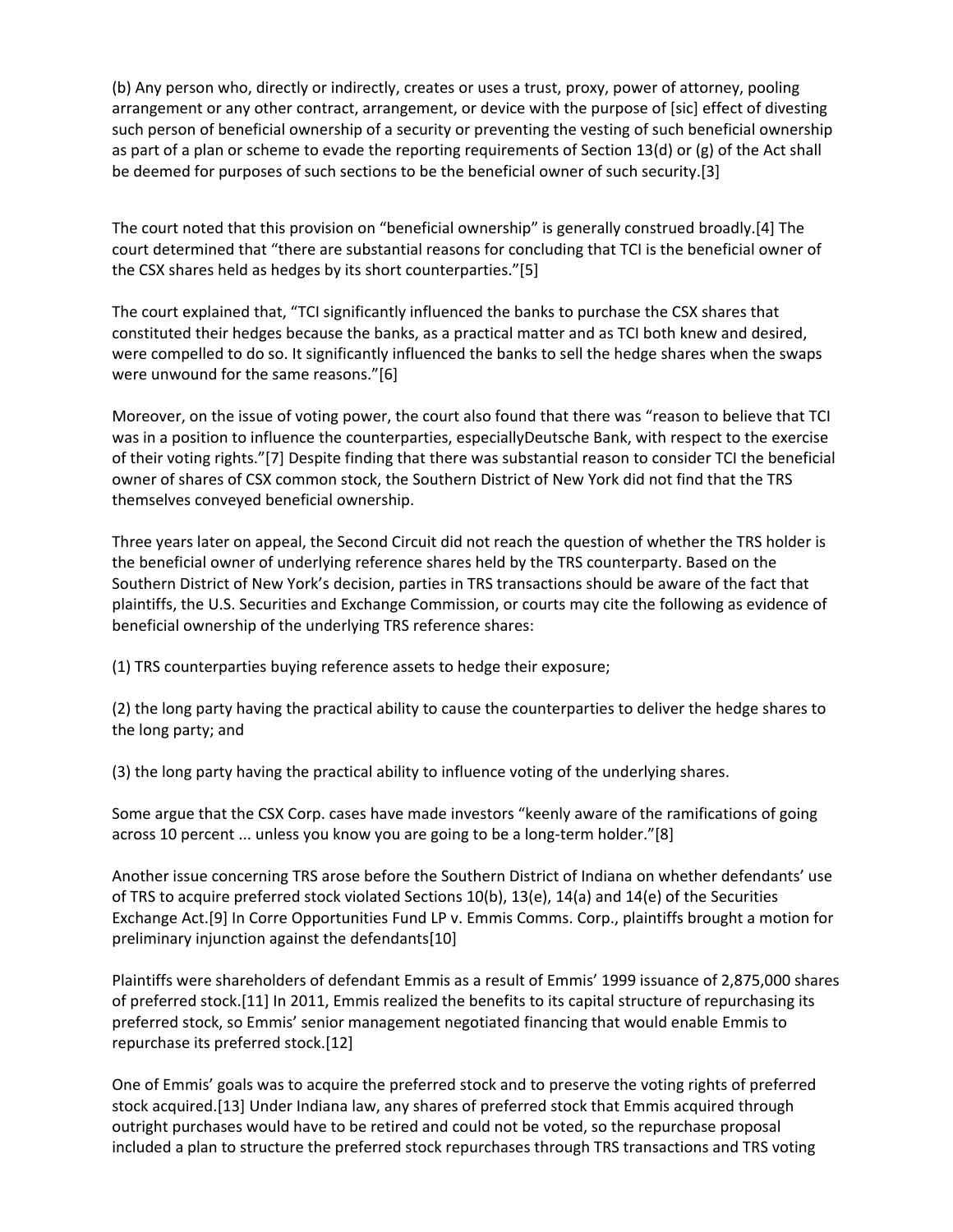## agreements.[14]

This meant that preferred shareholders would be offered a price per share for certain interests in their preferred stock, and although they would lose the economic rights in those shares, they would retain record ownership of the stock. Emmis would enter into voting agreements with these preferred shareholders pursuant to which the shareholders would agree to vote their shares as Emmis directed.[15]

The board approved the proposal, and Emmis was able to acquire and secure voting control of 56.8 percent of the outstanding preferred stock. In addition, Emmis created an employee benefit plan trust ("retention plan trust") to which it could issue 400,000 shares of preferred stock to be voted as directed by the board.[16] This enabled Emmis to acquire voting control over two‐thirds of the preferred stock.[17]

Plaintiffs then filed a preliminary injunction motion alleging that the defendants' acquisition of preferred stock through TRS transactions and the reissuance of preferred stock to the retention plan trust violated federal securities laws and Indiana state law.

As to federal securities laws, plaintiffs contended that if the TRS transactions were not deemed "sales" of the preferred stock, then the defendants violated Section 14(a) of the Securities Exchange Act by failing to file a proxy solicitation statement in connection with their solicitation of irrevocable proxies from the preferred shareholders who participated in the TRS transactions.[18] Section 14(a) provides:

(1) It shall be unlawful for any person, by the use of the mails or by any means or instrumentality of interstate commerce or of any facility of a national securities exchange or otherwise, in contravention of such rules and regulations as the commission may prescribe as necessary or appropriate in the public interest or for the protection of investors, to solicit or to permit the use of his name to solicit any proxy or consent or authorization in respect of any security (other than an exempted security) registered pursuant to Section 78l of this title.

(2) The rules and regulations prescribed by the commission under paragraph (1) may include (A) a requirement that a solicitation of proxy, consent or authorization by (or on behalf of) an issuer include a nominee submitted by a shareholder to serve on the board of directors of the issuer; and (B) a requirement that an issuer follow a certain procedure in relation to a solicitation described in subparagraph (A).

The purpose behind the proxy solicitation rules is to ensure that shareholders who retain an economic interest in a corporation but are asked to relinquish voting rights receive adequate notice so the shareholder is able to make an informed decision regarding whether to relinquish those rights.[19]

However, Section 14a‐2 sets forth an exception, which provides that disclosures required in accordance with proxy solicitations are not required for "any solicitation by a person in respect of securities of which he is the beneficial owner."[20]

The court found that this exception, which does not require disclosures because the voting rights follow the economics of the stock, applied to the TRS transactions because Emmis acquired both the economic and voting rights of the stock.[21] Therefore, the plaintiffs were found unlikely to succeed in proving that the defendants violated Section 14(a).

The plaintiffs also claimed that the defendants violated Sections 13(e), 14(e) and 10(b) of the Securities Exchange Act by failing to file a tender offer statement before soliciting preferred shareholders to enter into TRS transactions.[22] Plaintiffs' Section 13(e) and 14(e) claims fall under the Williams Act, and were added to "insure that public shareholders facing a tender offer or the acquisition by a third party of large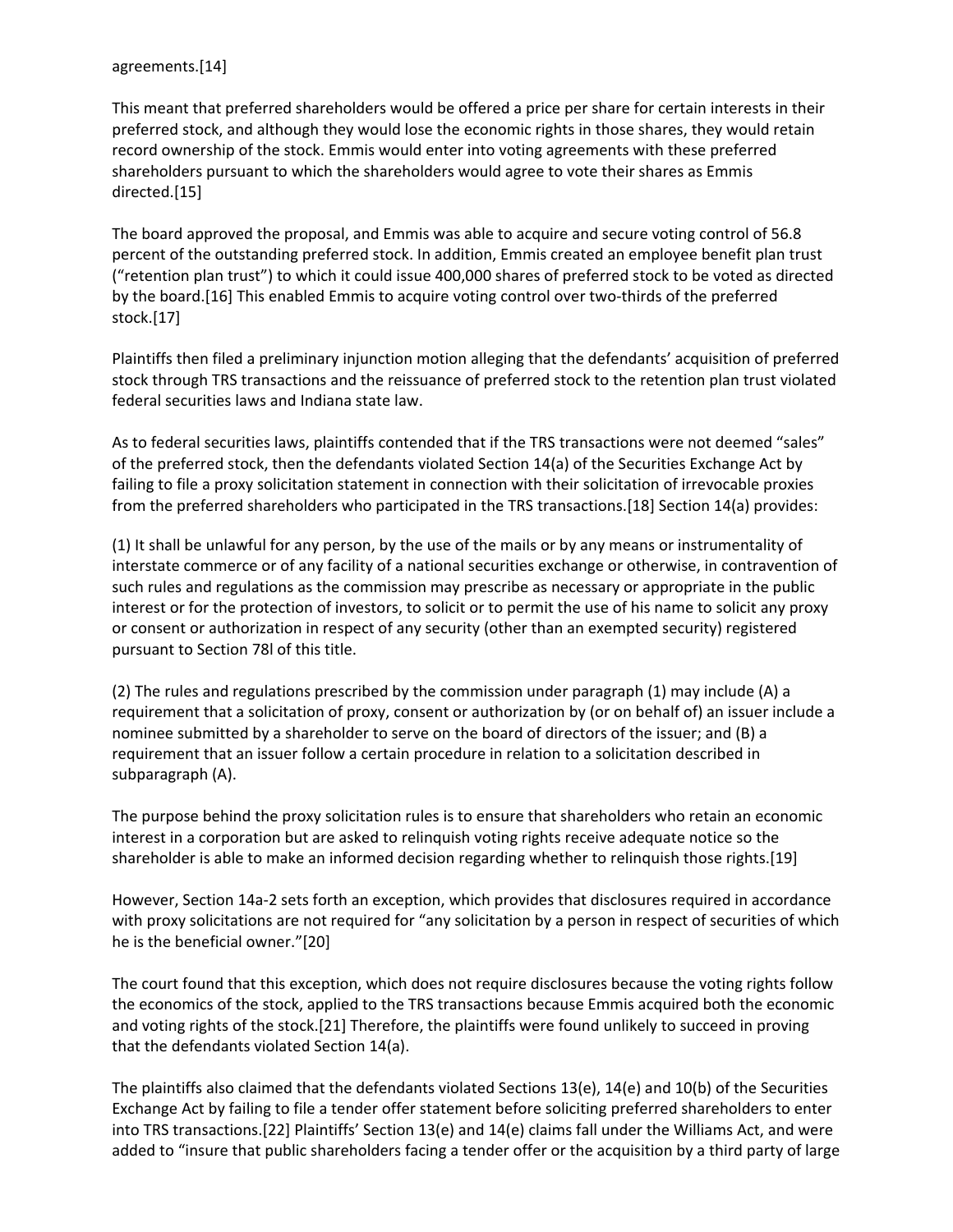block shares possibly involving a contest for control be armed with adequate information about the qualifications and intentions of the party marking the offer or acquiring the shares."[23]

However, neither the Seventh Circuit, the Williams Act, nor Securities Exchange Commission regulation define "tender offer."[24] To resolve this issue, the court turned to Wellman v. Dickinson, 475 F. Supp. 783 (S.D.N.Y. 1979), for an eight‐factor test for determining what constitutes a tender offer.[25] The eight factors are:

(1) active and widespread solicitation of public shareholders for the shares of an issuer; (2) solicitation made for a substantial percentage of the issuer's stock; (3) offer to purchase made at a premium over the prevailing market price; (4) terms of the offer are firm rather than negotiable; (5) offer contingent on the tender of a fixed number of shares, often subject to a fixed maximum number to be purchased; (6) offer open only a limited period of time; (7) offeree subjected to pressure to sell his stock; and (8) whether the public announcements of a purchasing program concerning the target company precede or accompany rapid accumulation of large amounts of the target company's securities.[26]

The court in Corre found that the defendants' use of TRS transactions met only the second factor. Defendants sought to purchase a substantial percentage of the preferred stock, approaching shareholders holding more than 70 percent of the preferred stock, and successfully acquired 59.9 percent of the outstanding shares of the preferred stock through TRS transactions.[27]

Among other things, Emmis did not engage in active and widespread solicitation. Rather it only approached a small number of shareholders. Also the terms of the offer were negotiable, and the defendants agreed to an outright purchase with one of the five selling preferred shareholders who would not consent to structuring the transaction as a TRS.[28]

Although the defendants' TRS were not "typical" TRS transactions, the defendants classified them as such as the transactions were not a complete exchange of the entire bundle of rights of ownership.[29] The court found that, on plaintiffs' motion, they were unlikely to succeed on the merits for their claims that the defendants violated federal securities laws and Indiana state law. Thus, while investors should be aware of increased scrutiny over TRS transactions, courts have ruled that their amorphous nature is not always subject to all aspects of federal securities laws.

TRS have also been the subject of Financial Industry Regulatory Authority findings. Recently, Deutsche Bank Securities Inc. (CRD #2525, New York, New York) submitted a Letter of Acceptance, Waiver and Consent in which the firm was censured and fined \$275,000 in connection with TRS. Without admitting or denying the findings, the firm consented to the described sanctions and to the entry of findings that it failed to establish and enforce adequate written supervisory procedures regarding dividend‐related yield enhancement on total return swap transactions that involved U.S. equities.

FINRA's findings elaborate on Deutsche Bank's shortcomings, and provide guidance on procedures that investors involved in TRS transactions should cultivate and maintain. FINRA's findings explain that Deutsche Bank did not maintain any written procedures for how to supervise or document decisions that impacted dividend uplift on swap trades referencing U.S. dividend‐paying securities.[30]

Specifically, Deutsche Bank issued guidelines regarding the TRS program in the form of a memorandum; however having provided this advice, it did not take any steps to establish written procedures for the members of the swaps desk who were in a position to implement the guidance provided in the memo.[31]

Deutsche Bank did not identify who was responsible for enforcing firm policies in this area, or provide an adequate process for enforcing and documenting supervision of these policies.[32] FINRA's findings also stated that Deutsche Bank issued additional guidance regarding the TRS program, but it did not establish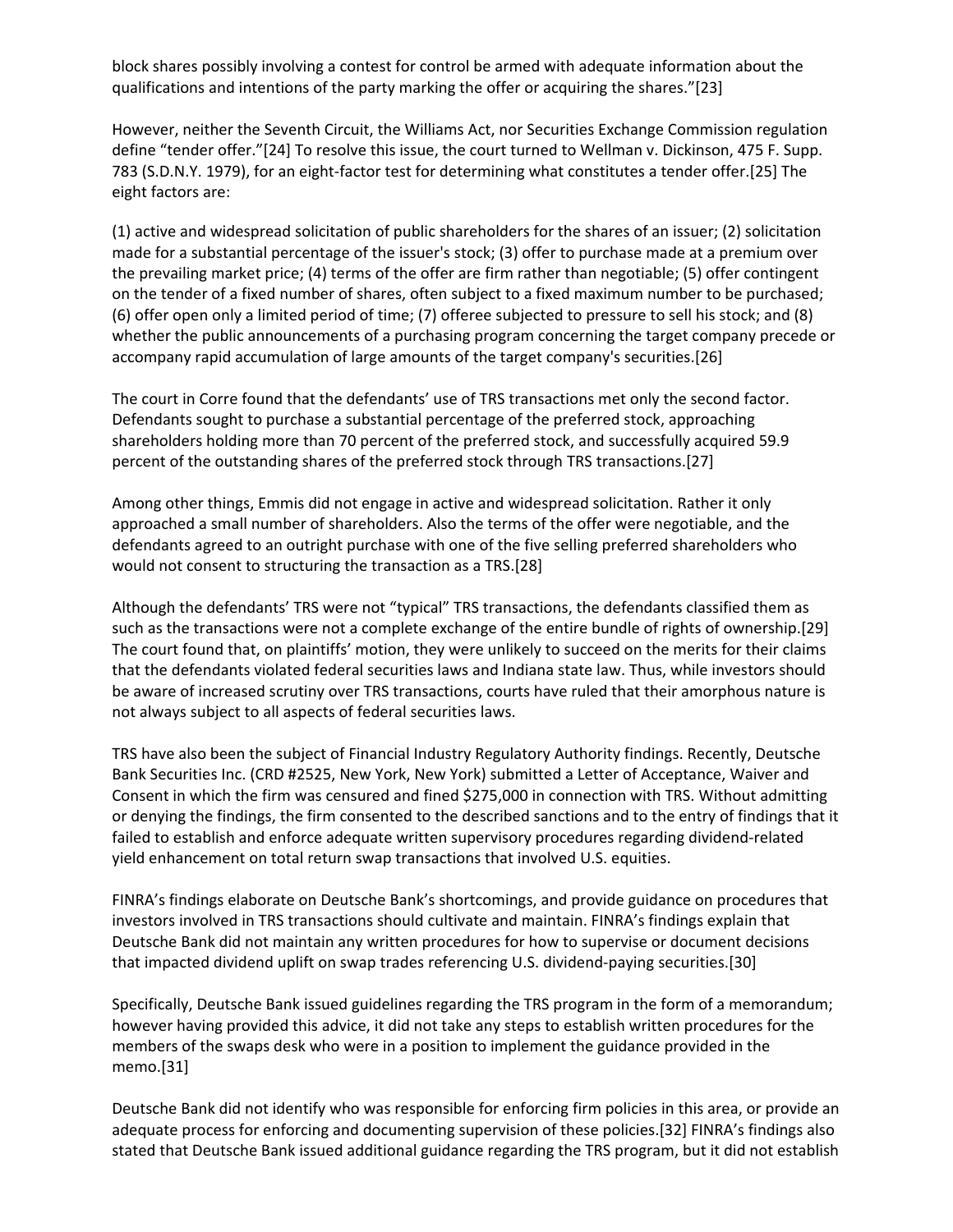adequate procedures describing how its staff would or should monitor cross-trades, market-on-close pricing or customer trading patterns, or how staff should assess and document customers' requests for exceptions to the guidelines.[33]

FINRA's findings included a conclusion that Deutsche Bank's memo and guidelines permitted certain TRS transactions that were exceptions to the aforementioned guidance under particular circumstances.[34] However, Deutsche Bank did not keep adequate records of decisions to allow exceptions, and after‐the‐ fact reviews of such decisions were not adequately documented.[35]

FINRA found that Deutsche Bank developed a document so that overall client trading patterns could be monitored and potential red flags regarding the use of TRS could be identified by desk personnel, but the document and Deutsche Bank's review of it were insufficient in that the document was based on data that did not facilitate adequate monitoring.[36]

Deutsche Bank was aware that it needed to improve its record keeping regarding swaps so as to better manage risks associated with yield enhancement on TRS.[37] Deutsche Bank did not put in place systems to retrieve sufficient data from managers' review of executions the desk staff made.[38] Deutsche Bank's records regarding market‐on‐close pricing or cross‐trades were not adequate, such that it made it difficult for the firm to supervise desk staff's compliance with the guidelines regarding such pricing.[39]

As these cases demonstrate, TRS has been the focus of some litigation in the past. As investigations and regulatory scrutiny in the financial industry continues, TRS may become the subject of further litigation and scrutiny.

—By Stacey Slaughter and Shane St. Hill, Robins Kaplan Miller & Ciresi LLP

Stacey Slaughter is a partner in Robins Kaplan's Minneapolis and New York offices. Shane St. Hill is an *associate in the New York office. They are both trial attorneys who represent businesses, organizations, individuals, shareholders, brokers, pension funds, unions and institutional investors that face significant commercial disputes and complex business problems.*

The opinions expressed are those of the author(s) and do not necessarily reflect the views of the firm, its clients, or Portfolio Media Inc., or any of its or their respective affiliates. This article is for general *information purposes and is not intended to be and should not be taken as legal advice.*

[1] CSX Corp. v. The Children's Inv. Fund Mgmt. (UK) LLP, 562 F. Supp. 2d 511 (2008).

[2] Id. at 538.

[3] The Williams Act, 15 U.S.C. § 78m(d) (1971).

- [4] CSX Corp., 562 F. Supp. 2d at 540.
- [5] Id. at 545.
- [6] Id. at 543.
- [7] Id. at 546.

[8] Miles Weiss, Einhorn's Swaps Boosting Marvell Bet Exposed by Buyback, Bloomberg (Apr. 19, 2013), www.bloomberg.com/news/print/2013‐04‐19/einhorn‐s‐swaps‐boosting‐marvell‐bet‐exposed‐by‐ buyback.html.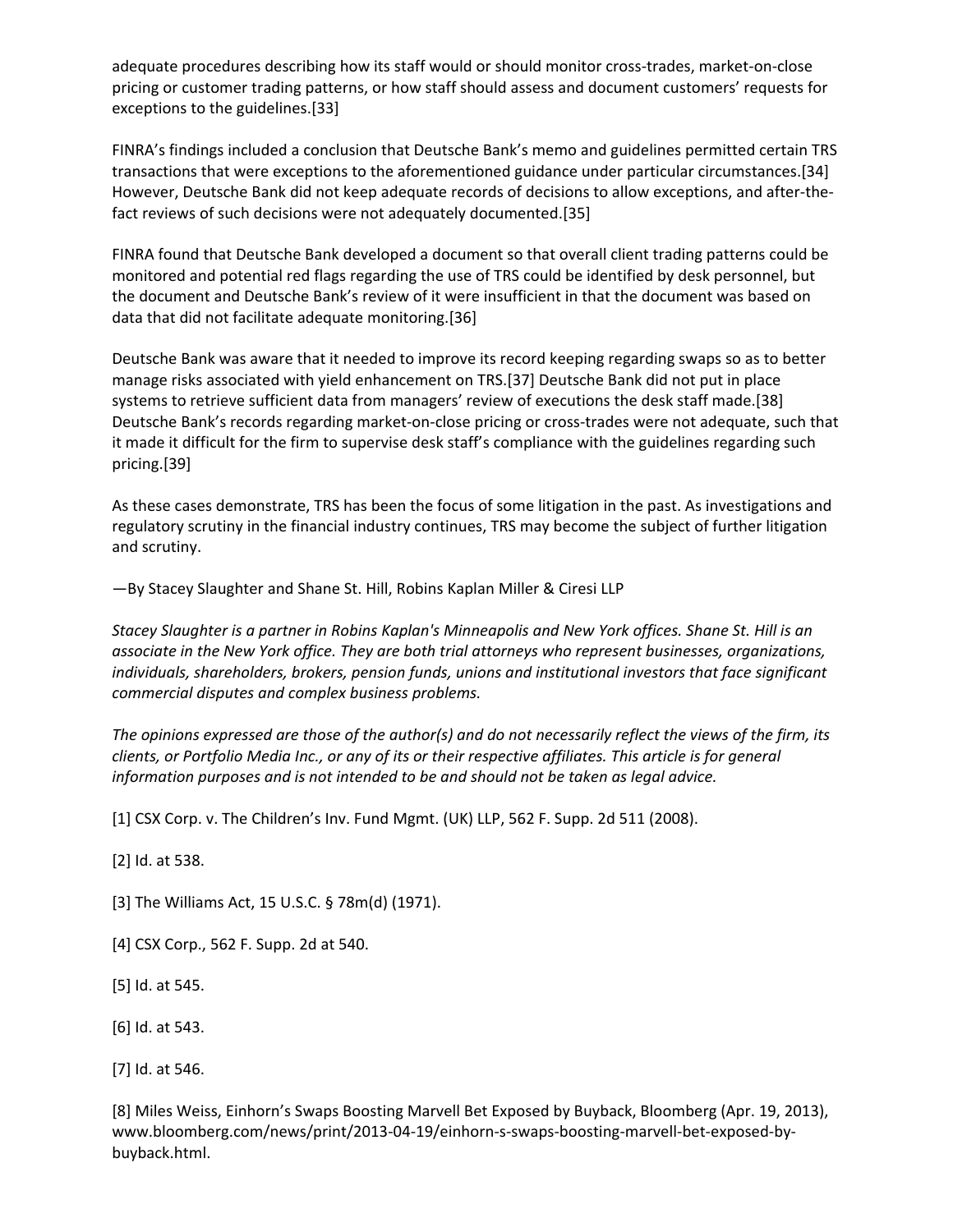[9] The court noted that "the transaction defendants call total return swaps are not typical TRS transactions." Corre Opportunities Fund LP v. Emmis Comms. Corp., 892 F. Supp. 2d 1079, 1089 (S.D. Ind. 2012).

[10] 892 F. Supp. 2d 1079 (S.D. Ind. 2012).

[11] Id. at 1079.

[12] Id. at 1081.

[13] Id.

[14] Id. at 1082.

[15] Id. at 1083.

[16] Id. at 1084.

[17] Id.

[18] Id. at 1090.

[19] Id.

[20] Id. (quoting 17 C.F.R. § 240.14a‐2(a)(2).

[21] Id.

[22] Id. at 1092.

[23] Id. (quoting Ind. Nat. Corp. v. Rich, 712 F.2d 1180, 1183 (7th Cir. 1983)).

[24] Id.

[25] Id.

[26] Id. (quoting Wellman v. Dickinson, 475 F. Supp. 783, 823-24 (S.D.N.Y. 1979)).

[27] Id. at 1093.

[28] Id.

[29] Id. at 1089.

[30] Id.

[31] Id.

[32] Id.

[33] Id.